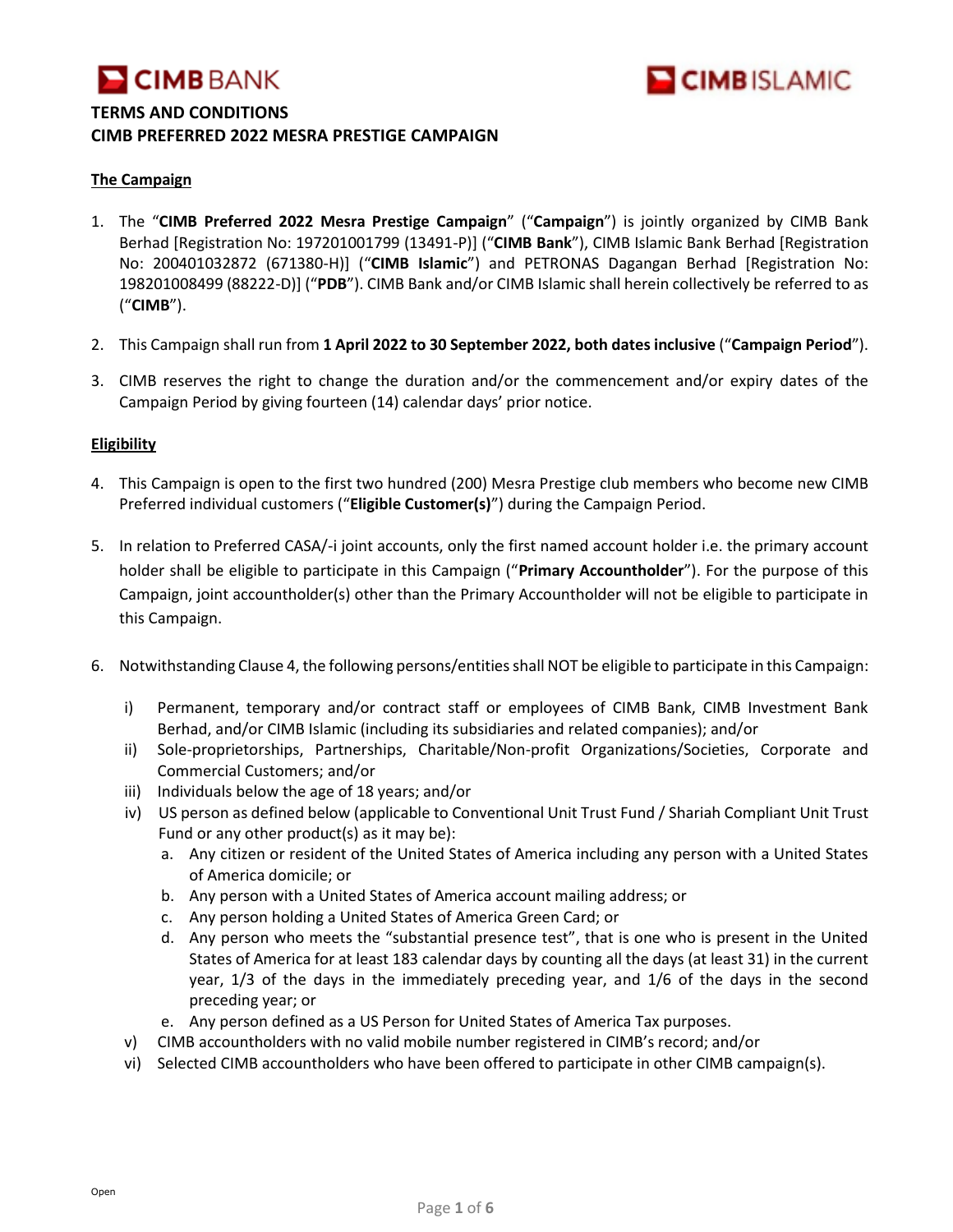



#### **Campaign Offer**

7. The Eligible Customer(s) may qualify for this Campaign if they fulfil the Qualifying Criteria set out in Table 1 below:

#### **Table 1**

| <b>Preferred Criteria</b>                                                            | <b>Other Mandatory Requirement(s)</b>                                                                                                                                                                                                 |
|--------------------------------------------------------------------------------------|---------------------------------------------------------------------------------------------------------------------------------------------------------------------------------------------------------------------------------------|
| (AUM)<br>Under<br><b>Management</b><br>Asset<br>requirement of at least RM250,000.00 | individual<br><b>Deposits</b><br>Must have<br>Loans<br><b>Financing / Investments (excluding Credit Card/-</b><br>i) account(s) with CIMB ("Eligible Product(s)");<br>and<br>To show proof of Mesra Prestige membership.<br>$\bullet$ |

#### **Important Notes:**

Total Asset Under Management (AUM) = Total Deposits + Total Net Investment + Net Sun Invest (Primary Accountholder only)

8. CIMB's determination as to who constitutes an Eligible Customer(s) and who has met the Qualifying Criteria for the purposes of these Terms and Conditions shall be deemed conclusive and shall not be challenged in any manner whatsoever.

#### **Gift Prizes**

- 9. The CIMB Preferred laptop backpack ("**Gift**") will be given to the Eligible Customer(s) of this Campaign who fulfil the Qualifying Criteria as set out in Table 1 above.
- 10. Each Eligible Customer shall only be entitled to receive one (1) Gift under this Campaign. For Preferred CASA/ i joint accounts, the Primary Accountholder will be deemed as the Eligible Customer for the account.
- 11. The Gift is non-transferrable and will only be awarded to the Eligible Customer(s) as determined by CIMB. The Gift is provided as is and cannot be exchanged or substituted at the Eligible Customer(s)' request.
- 12. The following terms and conditions shall apply for the Gift:
	- (a) Images of the Gift shown in any marketing and/or advertisement collateral are for visual purposes only and the colour/ design may vary from the actual Gift received.
	- (b) The Eligible Customer(s) are not allowed to choose or change the colour or model of the Gift.
	- (c) To the extent permitted by law, CIMB disclaims any representations, warranties or endorsement, implied or express, written or oral, of the Gift.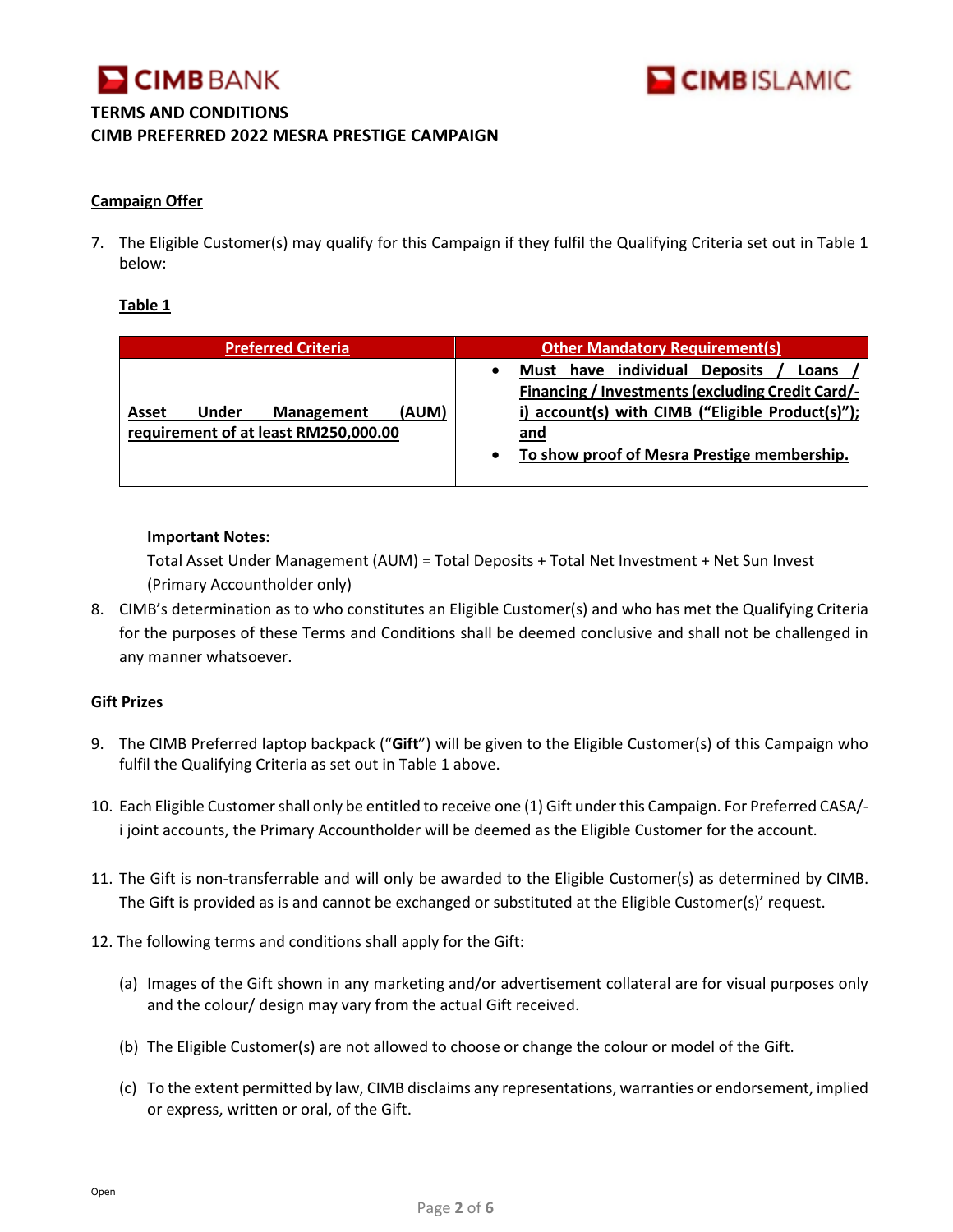

- (d) CIMB shall not be liable for any loss or damage (including but not limited to loss of income, profits or goodwill, direct or indirect, incidental, consequential, exemplary, punitive or special damages of any party including third party) in connection with the Gift.
- (e) All risks, loss or damage associated with the use of the Gift shall be assumed by the Eligible Customer(s) upon receipt of the Gift.
- (f) The Eligible Customer(s) acknowledge and accept that the Gift has not been certified by CIMB and therefore the inclusion of the Gift shall not be construed as an endorsement or recommendation of the same by CIMB.
- (g) The Eligible Customer(s) shall be solely responsible for the following as a result of receipt of the Gift:
	- (i) any tax filing obligation or any tax payment due to any authority; and
	- (ii) to seek independent advice on the possible implications on his/her own financial situation.
- (h) The Eligible Customer(s) shall ensure that their telephone number and/or email address and/or mailing address provided are current and updated with CIMB.
- (i) The notification and/or delivery of the Gift by CIMB will be based on the Eligible Customer(s)' telephone number and mailing address in Malaysia maintained with CIMB.
- (j) The delivery of the Gift is only valid for mailing addresses that are based within Malaysia, and will not be valid for mailing address that is based outside Malaysia and P.O. Box address.
- (k) The Gift will be delivered by Tri-E Marketing Sdn Bhd within eleven (11) weeks after each month end during the Campaign Period.
- (l) CIMB shall not be responsible to the Eligible Customer(s) for any loss (including loss of opportunity and consequential loss flowing therefrom) suffered or for any failure to fulfil the delivery of the Gift in the event the Eligible Customer(s)' telephone number and/or mailing address in CIMB's record is not current or correct.
- 13. (a) By participating in the Campaign, the Eligible Customer(s) authorises CIMB to publish and/or display materials and/or information, including but not limited to the name, photos and city of residence of the Eligible Customer(s) without compensation for advertising and publicity purposes in the manner it deems appropriate ("**Publication Rights**").

(b) If the Eligible Customer(s) objects to CIMB's Publication Rights after participating in the Campaign, CIMB shall have the right to forfeit the Gift and select another Eligible Customer(s).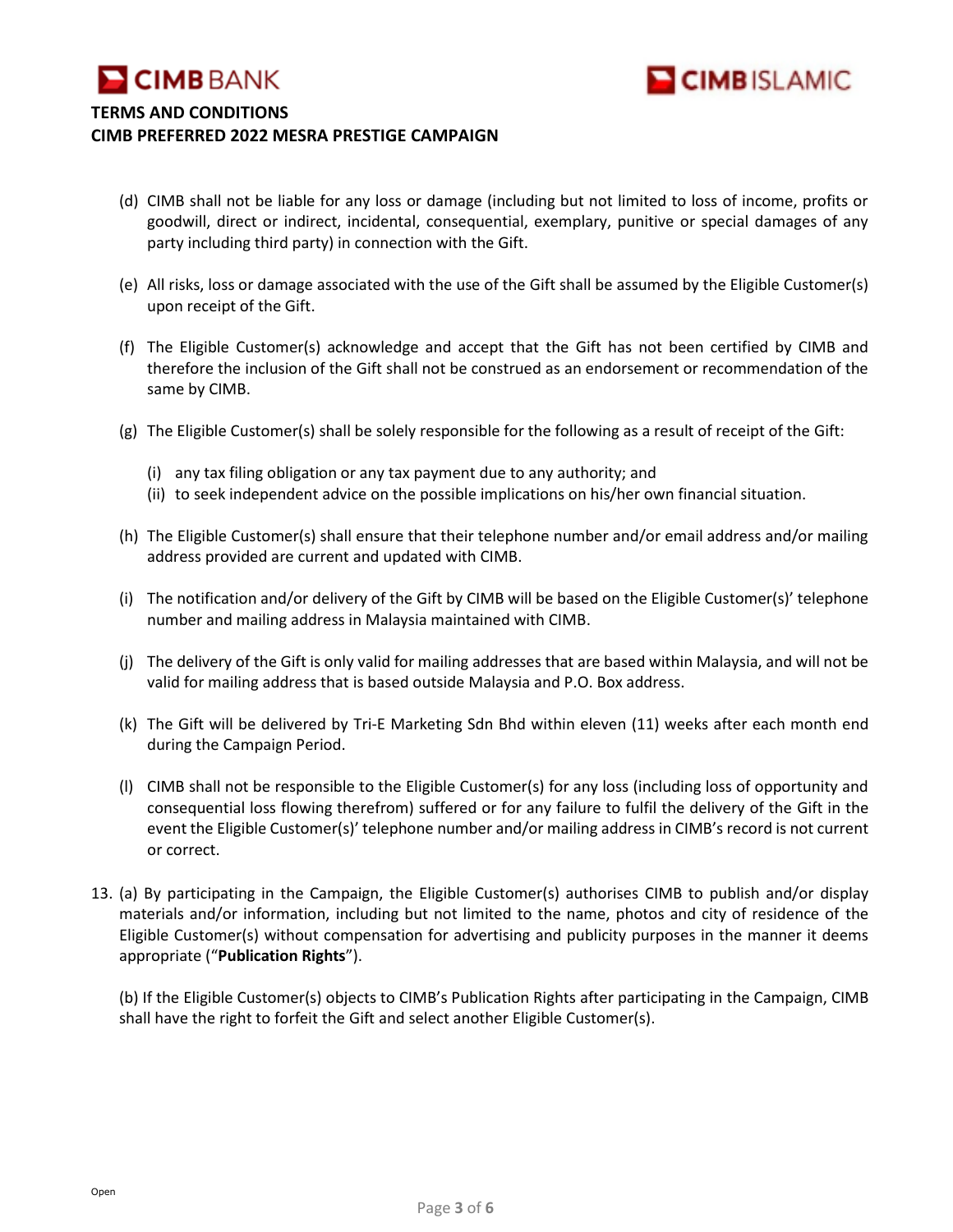



14. (a) The Eligible Customer(s) is solely responsible to ensure his/her phone number and/or email address and/or mailing address ("**Contact Details**") given to CIMB is/are current and updated.

(b) CIMB shall have the right to forfeit the Gift if the Eligible Customer(s)' Contact Details maintained in the CIMB's record are invalid and/or not updated.

(c) CIMB shall not be responsible to the Eligible Customer(s) for any loss (including loss of opportunity and consequential loss arising therefrom) and damage suffered or incurred if the Contact Details maintained in CIMB's record are not current or correct.

#### **General Terms and Conditions**

15. The Eligible Customer(s) agree that by participating in this Campaign, they:

- a) have accessed, read and confirm their agreement to these Terms and Conditions;
- b) give consent to CIMB processing and disclosing their personal data in accordance with the CIMB Group Privacy Notice at [www.cimb.com.my;](http://www.cimb.com.my/)
- c) agree that all decisions fairly and reasonably made by CIMB in relation to every aspect of this Campaign, including the Gift, to be given away and determination of the first two hundred (200) Eligible Customers to receive the Gifts, shall be final, binding, and conclusive; and
- d) agree that CIMB shall not be liable or held responsible to the Eligible Customer(s) if CIMB is unable to perform in whole or in part of any of its obligations in these Terms and Conditions attributable directly or indirectly to:
	- (i) the failure of any mechanical or electronic device, data processing system or transmission line;
	- (ii) electrical failure;
	- (iii) industrial dispute, war, strike or riot;
	- (iv) any act of God beyond CIMB 's control; or
	- (v) any factor in a nature of a force majeure which is beyond CIMB's reasonable control.
- 16. The Eligible Customer(s) will be disqualified from participating in the Campaign and/or the Gift will be forfeited if, during the Campaign Period and/or before the delivery of the Gift:
	- a) The Eligible Customer(s) are in breach of the terms and conditions governing the CIMB Preferred membership ("**CPM**") and/or signed up Eligible Product(s);
	- b) The CPM and/or signed up Eligible Product(s) is terminated or closed or be made subject to any attachment, adverse orders made by the Court or any authorities sanctioned by laws; or
	- c) The CPM and/or signed up Eligible Product(s) is delinquent, invalid or cancelled by the Eligible Customer(s) or CIMB.
- 17. CIMB shall have the right to disqualify any Eligible Customer(s) that it determines to be:
	- a) tampering with the participation/application process; and/or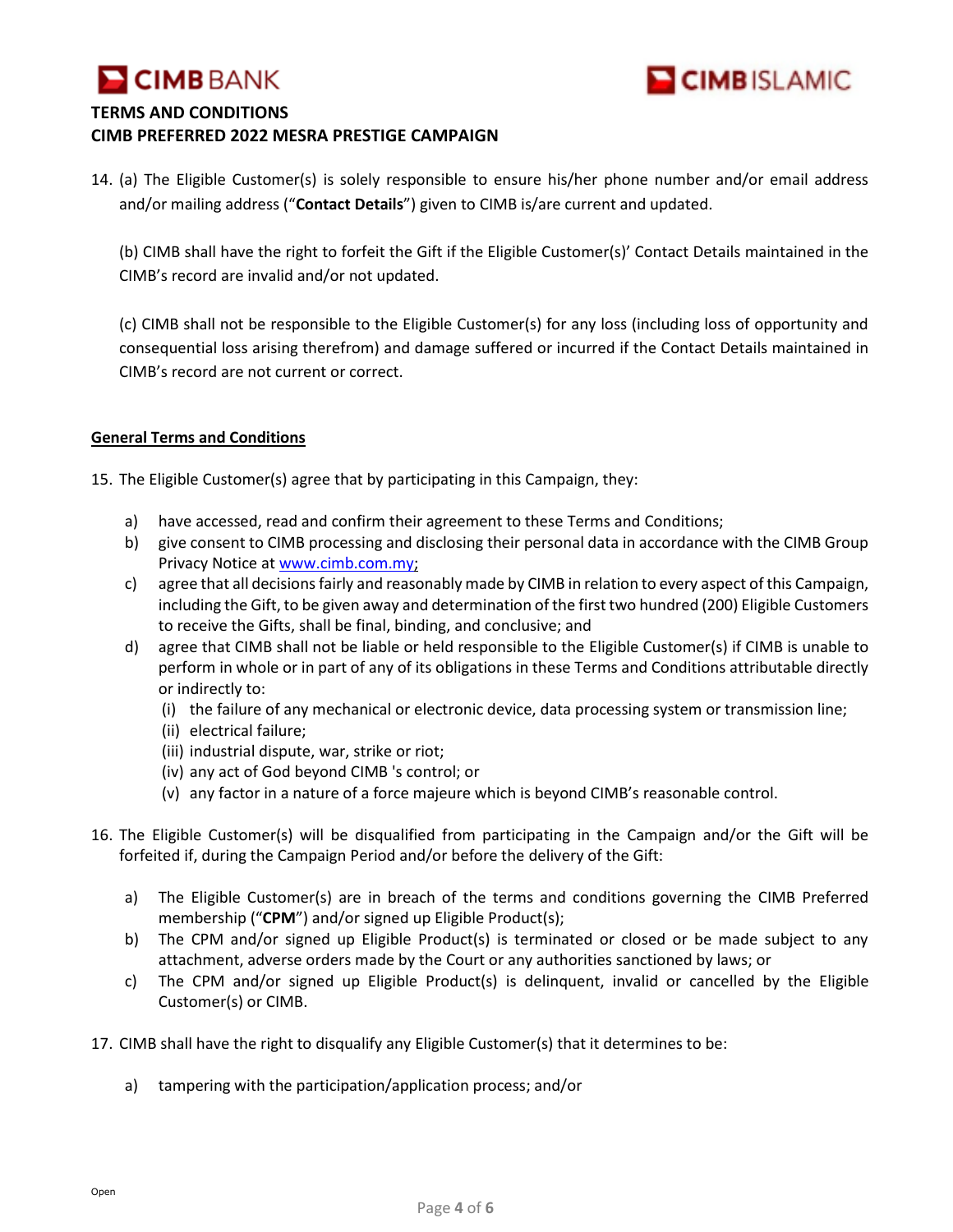



- b) acting in breach of these Terms and Conditions.
- 18. CIMB shall have the right to:
	- a) substitute the Gift with other item(s) of similar value; and/or
	- b) extend, shorten, discontinue, cancel, terminate or suspend the Campaign

by giving fourteen (14) calendar days' prior notice to the Eligible Customer(s) via:

- (i) announcement at CIMB's website; and/or
- (ii) notice at CIMB's branches; and/or
- (iii) by any other means of notification which CIMB may select.
- 19. For avoidance of doubt, PDB and CIMB shall not be liable to any Eligible Customer(s) for any losses, damages, cost or expenses as may be suffered or incurred by the Eligible Customer(s) as a direct or indirect result of any Gift substitution and/or any cancellation, suspension, shortening or extension of the Campaign.
- 20. PDB and CIMB shall not be liable to any Eligible Customer(s) or any party for any loss or damage (including but not limited to, loss of income, profits or goodwill, direct or indirect, incidental, consequential, exemplary, punitive or special damages) resulting from the Eligible Customer(s)' participation or non-participation in the Campaign unless such loss or damage arises from and is caused directly by PDB and CIMB's gross negligence or willful default.
- 21. (a) CIMB shall have right to vary, add, delete, or amend any of these Terms and Conditions ("**Amendment**") by giving twenty-one (21) calendar days' prior notice to the Eligible Customer(s) via:
	- (i) announcement at CIMB's website; and/or
	- (ii) notice at CIMB's branches; and/or
	- (iii) advertisement in one newspaper of CIMB's choice; and/or
	- (iv) by any other means of notification which CIMB may select.
	- (b) The Amendment shall be considered as binding on the Eligible Customer(s) from the date as specified by CIMB in the notification.
	- (c) Eligible Customer(s) agree to access CIMB's website at regular intervals to view the terms and conditions of the Campaign and to ensure that they are kept up-to-date with any variation to these Terms and Conditions.
- 22. PDB and CIMB will not be liable to the Eligible Customer(s) for any loss or damage suffered or incurred by the Eligible Customer(s) as a direct or an indirect result of the Amendment.
- 23. The Eligible Customer shall fully indemnify and keep PDB and CIMB indemnified against any fee, cost, charge, expense, loss, damage or liability which PDB and CIMB may incur as a result of: